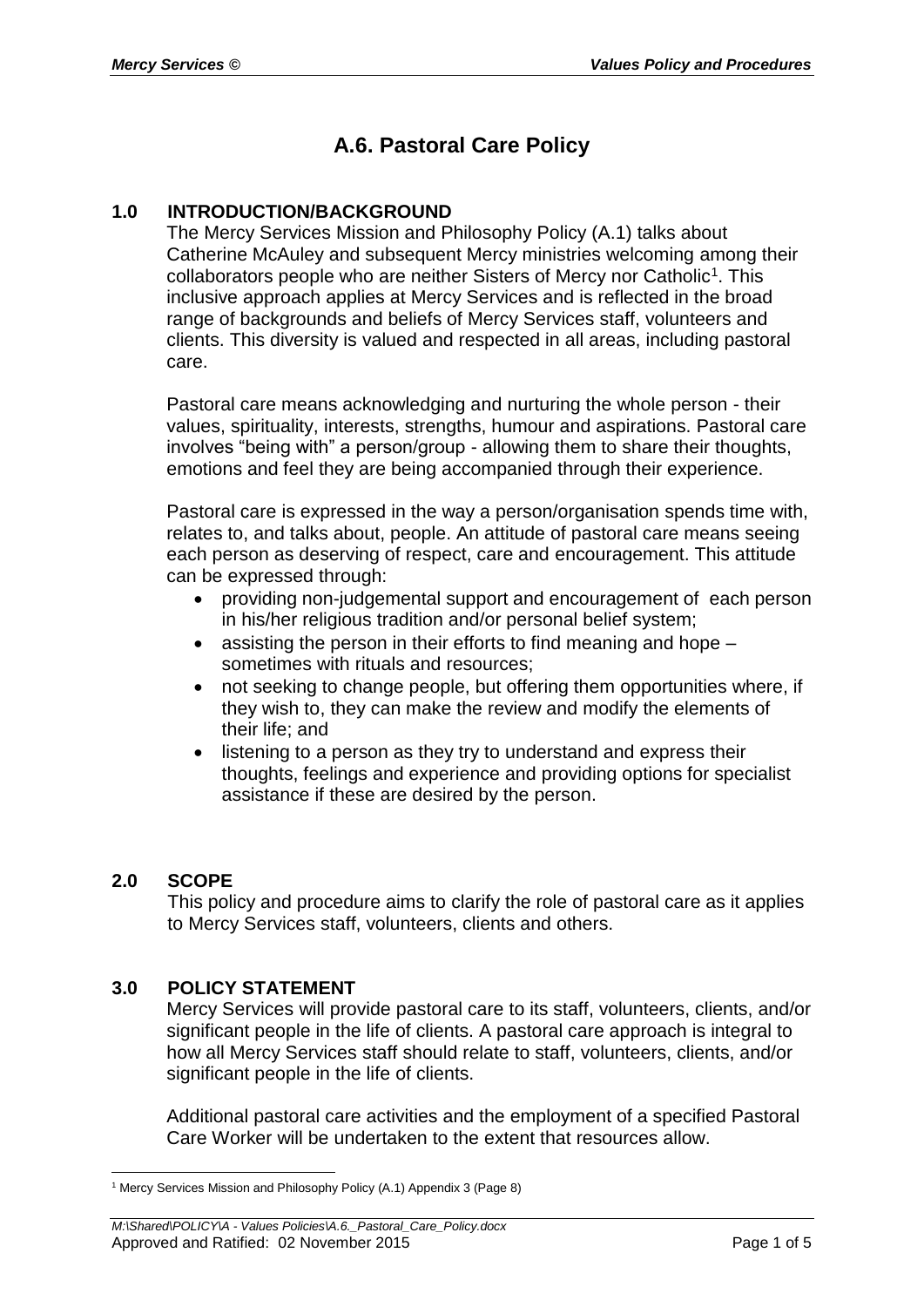## **4.0 PROCEDURES**

#### *a.* **A spirituality of Pastoral Care at Mercy Services**

The use of inclusive language and imagery is a way of demonstrating our respect for the perspective of Mercy Services staff/volunteers and others. This may mean:

- Always "inviting" people to participate in spiritual activities rather than "asking" or "requiring" participation;
- Paying staff for their time spent in approved pastoral/spiritual activities (e.g., funerals, workshops);
- Referring to God using a full range of symbolic terms (not just as "Father");
- Using rituals that are easy for people to understand e.g., lighting candles, familiar pictures/objects as a focal point (not using rituals unfamiliar to other faith traditions, such as inviting people to make the hand movements of the "sign of the cross". Likewise a Mass would only be used where all participants are Catholic);
- using scripture translations and other readings/prayers that have gender neutral language, where appropriate.

When Mercy Services offers spiritual activities/prayer services to an individual this will be done in ways that respect the spiritual expression/perspective of that person.

When Mercy Services offers spiritual activities/prayer services to groups of Mercy Services staff, volunteers, clients, and/or significant people in the life of clients this will be from a Christian perspective using inclusive language and imagery.

As Christianity from a Catholic perspective is inseparable from the history and theological principles of Mercy Services it is acceptable to use these elements within Mercy Services spirituality. This would be done in accordance with the inclusive principle stated above. It may involve:

- Recognising major religious feast days/occasions in Day Centre activities, reflection in the Mercy Services newsletter;
- Inviting the Bishop or other Catholic leader to bless or lead prayers at the opening of new buildings/programs;
- Holding an annual remembrance service for those who have died in November (a month traditionally used within Catholicism to remember those who have died);
- Using at least one reading from the Bible during prayer services<sup>2</sup>;
- Sending cards with words and images that acknowledge the religious significance of Christmas.

<u>.</u>

<sup>&</sup>lt;sup>2</sup> Mercy Services Mission and Philosophy Policy (A.1) Appendix 3 (Page 8)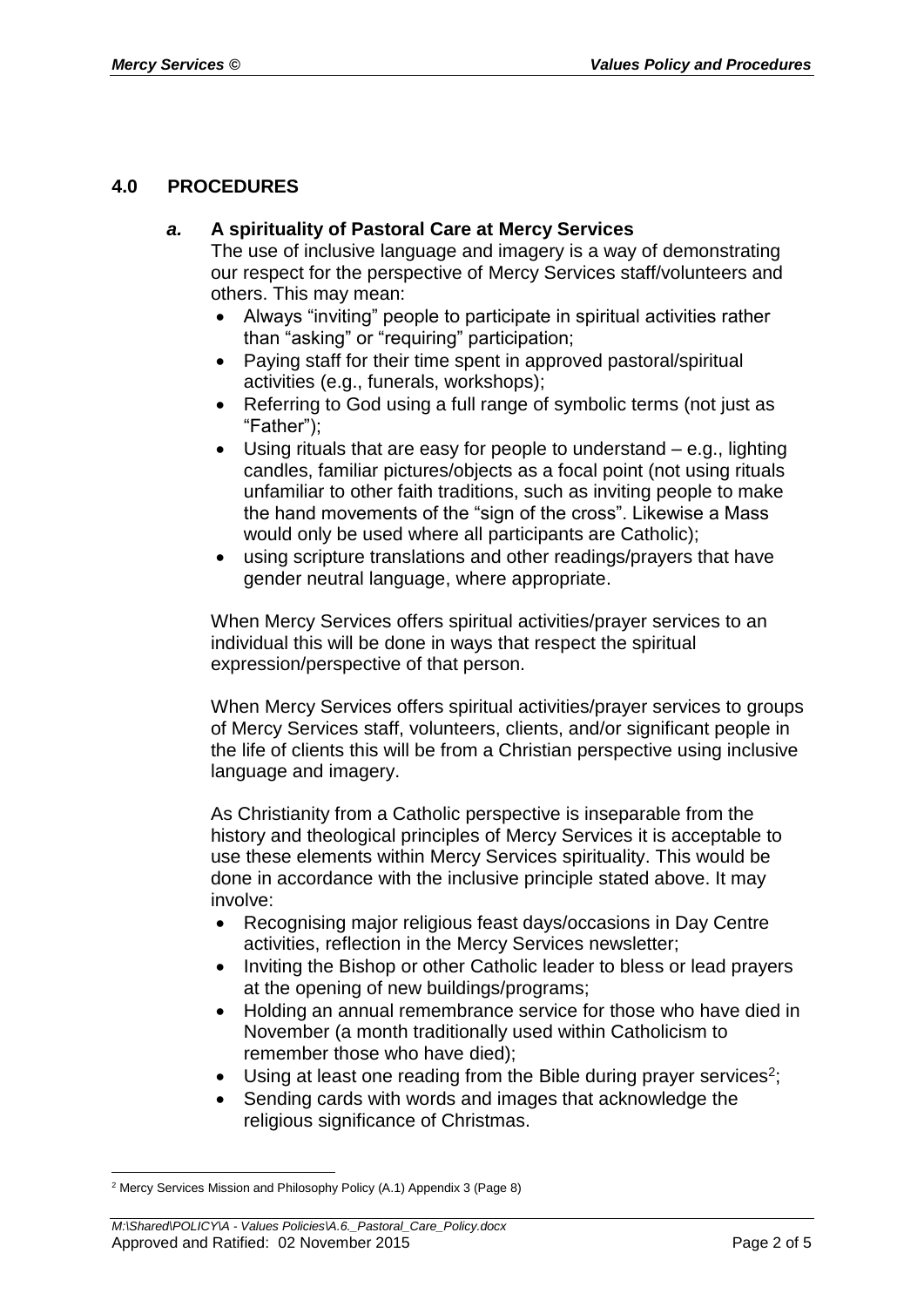#### **b. The role of the Pastoral Care Worker**

When Mercy Services employs a Pastoral Care Worker this person will have qualifications/experience in Pastoral Care or equivalent background.

This position will assist identify and address the spiritual and emotional needs of Mercy Services staff, volunteers, clients/residents, and their families/support people. The extent of this assistance will be largely determined by the number of hours for which the Pastoral Care position(s) is funded. The first priority will be to assist those in palliative care and those distressed by the death of a Mercy Services staff, volunteer, or client/resident. Pastoral care will whenever appropriate link those needing assistance with other more long-term pastoral care options. Should there be sufficient time, the Pastoral Care position may provide additional assistance including:

- assist clients/residents with disability and life stage adjustments;
- organise/conduct funerals/liturgies/prayer services as needed, including an annual service in November celebrating the life and the memory of all our clients, volunteers and staff who have died during the past twelve months;
- assisting Mercy Services staff develop their skills and confidence in providing pastoral care within the context and of their particular positions;
- recruit, train and support a team of volunteers Pastoral Care Associates to assist in the provision of pastoral care by Mercy Services;
- be available for discussions with Mercy Services staff/volunteers on emotional and spiritual issues; and
- organise opportunities for staff to reflect on the significance of their work and recharge their energy.

Pastoral Care will be provided in ways that are respectful of all religions and other spiritual perspectives while at the same time presenting the particular theological and spiritual traditions of Mercy Services.

#### **c. Relationship between Pastoral Care Worker and the pastoral care role of all Mercy Services staff**

A pastoral care approach should be an element of how all Mercy Services staff relate to others. All staff should take a holistic approach to clients and treat the client as a person deserving dignity and respect.

#### **d. Distinction between Pastoral Care and Employee Assistance Program**

Pastoral care involves acknowledging and caring for the emotional and spiritual needs of people. The Pastoral Care Worker has limited time and expertise in dealing with some matters, particularly those requiring a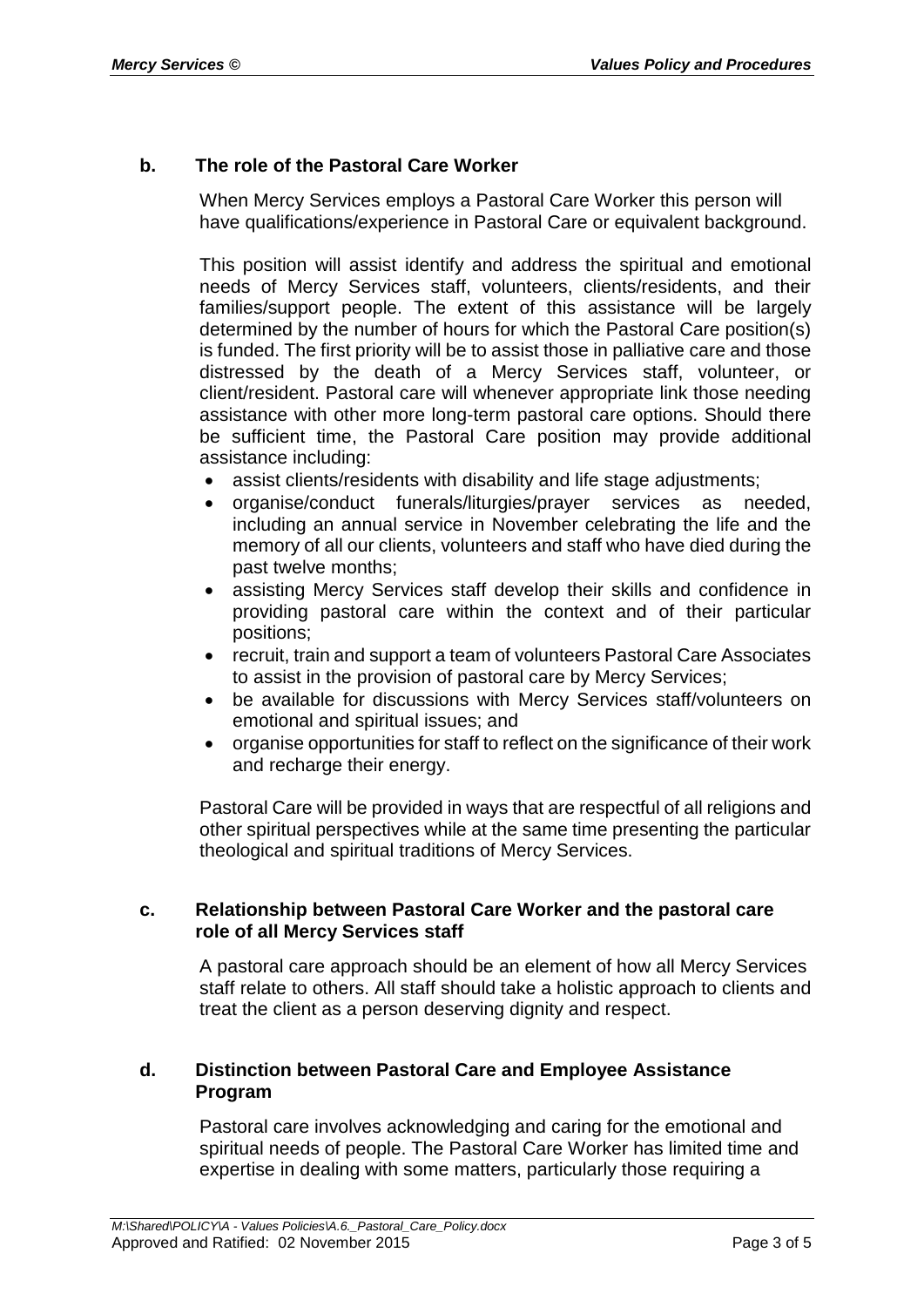professional psychological intervention. In general, the Pastoral Care Worker's will encourage Mercy Services staff to use the Employee Assistance Program (EAP) in addition or instead of being supported by the Pastoral Care Worker.

Mercy Services staff can make use a free and confidential EAP for professional counseling regarding work or personal issues. This service is paid for by Mercy Services and supplied by Hunter New England Area Health Service. Counsellors are available by phoning 4921 2822 to hear a recorded message listing the counsellors names and contact telephone numbers. The choice of counsellor is up to the Mercy Services staff person. Mercy Services staff simply phone the counsellor of their choice and make an appointment.

#### **e. Relationship between the Pastoral Care Worker and Ministers of Religion**

In general the Pastoral Care Worker will assist Mercy Services staff/volunteers/ clients to seek assistance from a Minister of Religion with their spiritual needs in addition or instead of being supported by the Pastoral Care Worker. This will enable the person to receive ongoing assistance which is linked to, and resourced by, their chosen spiritual tradition.

| 1. Australian Standards    | nil<br>a)                                                     |  |
|----------------------------|---------------------------------------------------------------|--|
| 2. Legislation             | nil<br>a)                                                     |  |
| 3. Professional guidelines | a)<br>nil                                                     |  |
| 4. Codes of Practice       | a) nil                                                        |  |
| 5. Codes of Ethics         | Australian Association of Social Workers Code of Ethics<br>a) |  |
|                            | http://www.aasw.asn.au/document/item/1201                     |  |
|                            | Australian Psychological Association Code of Ethics<br>b)     |  |
|                            | http://www.psychology.org.au/Assets/Files/Code_Ethics_        |  |
|                            | 2007.pdf                                                      |  |
|                            | The Nursing and Midwifery Board of Australia.<br>C)           |  |
|                            | <b>Registration Requirements</b>                              |  |
|                            | http://www.nursingmidwiferyboard.gov.au/Registration-         |  |
|                            | Standards.aspx                                                |  |
|                            | Integrity in the Service of the Church<br>d)                  |  |
|                            | https://www.catholic.org.au/media-centre/media-               |  |
|                            | releases/cat_view/10-organisations/38-national-               |  |
|                            | committee-for-professional-standards                          |  |
|                            | Mercy Services Code of Conduct<br>e)                          |  |
| 6. Evidence                | a) Susan Sullivan (2011) Current Issues for Catholic Health   |  |
|                            | Australia Members in the Provision of Pastoral Care           |  |
|                            | http://www.cha.org.au/images/PCPaper_IssuesPaperFIN           |  |
|                            | AL.pdf                                                        |  |
| 7. Mercy Services Values   | Justice, Respect, Care, Unity, Service<br>a)                  |  |

# **5.0 REFERENCES**

# **6.0 OTHER RELATED POLICIES AND PROCEDURES**

- A.01 Mission and Philosophy
- A.03 Code of Conduct Staff/Volunteers